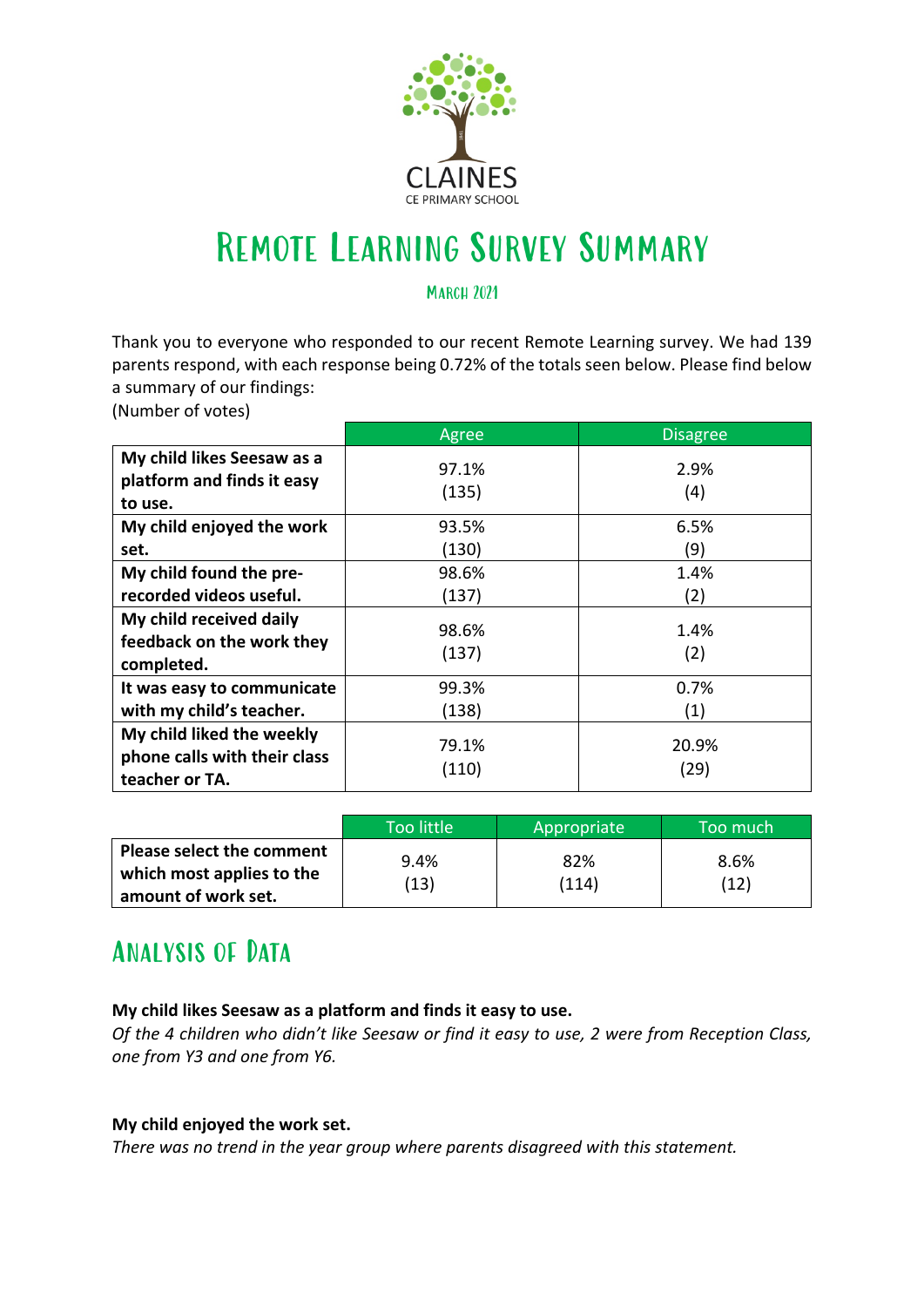#### **My child liked the weekly phone calls with their class teacher or TA.**

*Apologies, but in hindsight I feel I could have worded the question much better or provided more information around this question. Initially, we weren't making routine phone calls, but we reviewed our procedures and decided from Monday 8th February we would attempt to call home weekly. This was for anyone who was not attending Key Worker provision, to make contact and to support the children's transition back into school. Staff made contact with Key Worker children when they were in school.*

*8 parents disagreed with this because their child didn't receive any calls at all, due to them being Key Worker children. If you were to take out these children altogether from this question, 84% of children enjoyed the weekly calls home. From the comments made, I am aware that the majority of other parents who disagreed did so because they felt like they weren't weekly or weren't enough. The intention was definitely weekly, but I appreciate this didn't always happen. On occasions, I know phone calls were attempted multiple times but were not answered. This is something I will explore further and is definitely a development point for the future, as I believe the majority of children liked them when they happened.*

#### **Please select the comment which most applies to the amount of work set.**

*I'm sure that you'll agree from the data provided, it was a pretty balanced view on the amount of work set, with the vast majority saying that on the whole it was an appropriate amount.*

### Sample of Anonymised comments from parents:

'The daily videos from teachers and assemblies were brilliant and my daughter loved them.'

'It has been excellent what has been provided and accommodated parents that still needed to work from home as well as home school.'

'I understand your comments about live lessons and respect the fact that this is a difficult issue. However, I do believe that for the older children that there would be some value in having a daily live lesson at a say 9am to put some structure and discipline into their approach for each day's challenges….'

'I feel remote learning has gone really well. Massive credit to the amazing teachers and staff for all their hard work. teachers provided great support for both my children and the work they set was really good. They were easy to contact if there was a problem and always offered support and advice. Claines teachers are amazing, and we are very thankful for them.'

'We cannot praise the staff at Claines enough for the work they have put into keeping my child on the straight and narrow this last year ;-) Having heard of other parents experiences at other schools it is clear you are outstanding and we owe you a huge debt of gratitude.'

'We both think under the circumstances Claines did an amazing job keeping our child's education going at such a difficult time. Talking to other parents whose children attend other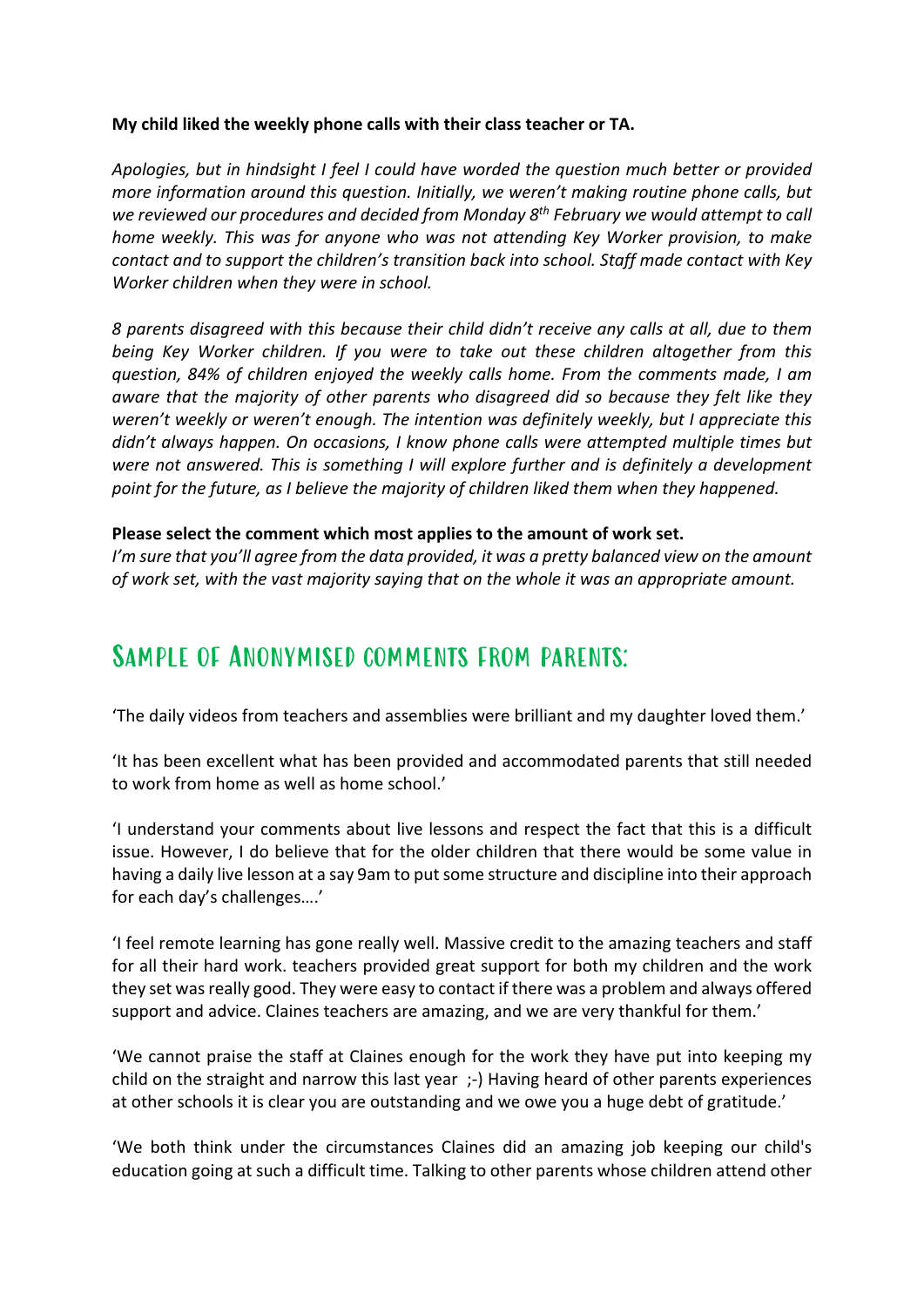schools in the area it makes us very lucky that our child attends Claines- thank you for all you have done.'

'We loved the platform and it was easy to complete the work. I will say that there was a massive amount of work to get through daily and it caused a lot of anxiety when we couldn't get it all done as my daughter is very conscientious and wanted to complete each piece well. Might be good to put work in order of priority if this ever happens again so that the most important is completed first?'

'We have been really impressed with the variety of work that was set and degrees of difficulty and the constant "likes" daily hello videos and communication was invaluable.'

'I think the school did a sterling job in very difficult circumstances. There was a wide range of activities / lessons on offer and to engage the pupils. They were well planned, followed sequence and were interesting. Feedback was prompt and children enjoyed this aspect. As a SEN parent I was contacted regularly by both senco and teacher and felt well supported. The weekly assemblies were a definite hit! We looked forward to these and the weekly challenges. Thank you to all staff for doing everything they could!!'

'An idea is for a 'catch up Friday' when no new work is set, this will ensure pupils can be fully up to date at the end of each week, thus minimising stress & anxiety on both parents & pupils alike. Periodic live lessons would be fun & beneficial, however fully appreciate your previous comment.'

'I thought the remote learning was perfect, it was flexible enough to fit around my full-time job and there was plenty of support as and when required. The immediate feedback was really appreciated and kept my child motivated to carry on and complete all of the tasks set. I also liked how it was structured like a normal school day and we both enjoyed watching the Friday assemblies!!'

'Would have loved an appropriate amount of live lesson or live social time so that there was some interaction with class and teacher.'

'I think the support my child received was really strong and whenever she had a question the teacher replied really quickly. The phone calls really gave her a boost and cheered her up as sometimes she found it hard to be at home.'

'We personally appreciated not having live lessons. I believe they would have caused too much of a distraction to my child. We felt the set lesson gave us the much need flexibility to complete the tasks around work and other household commitments and not worrying about logging on etc at certain times. We always felt well supported and encouraged. Feedback was always delivered in a timely manner. I felt the work was varied and kept my child interested in learning despite being away from school. Claines' approach to remote learning has been praised when shared with other friends, family and colleagues that have not had such a positive experience with their school's approach. Thank you.'